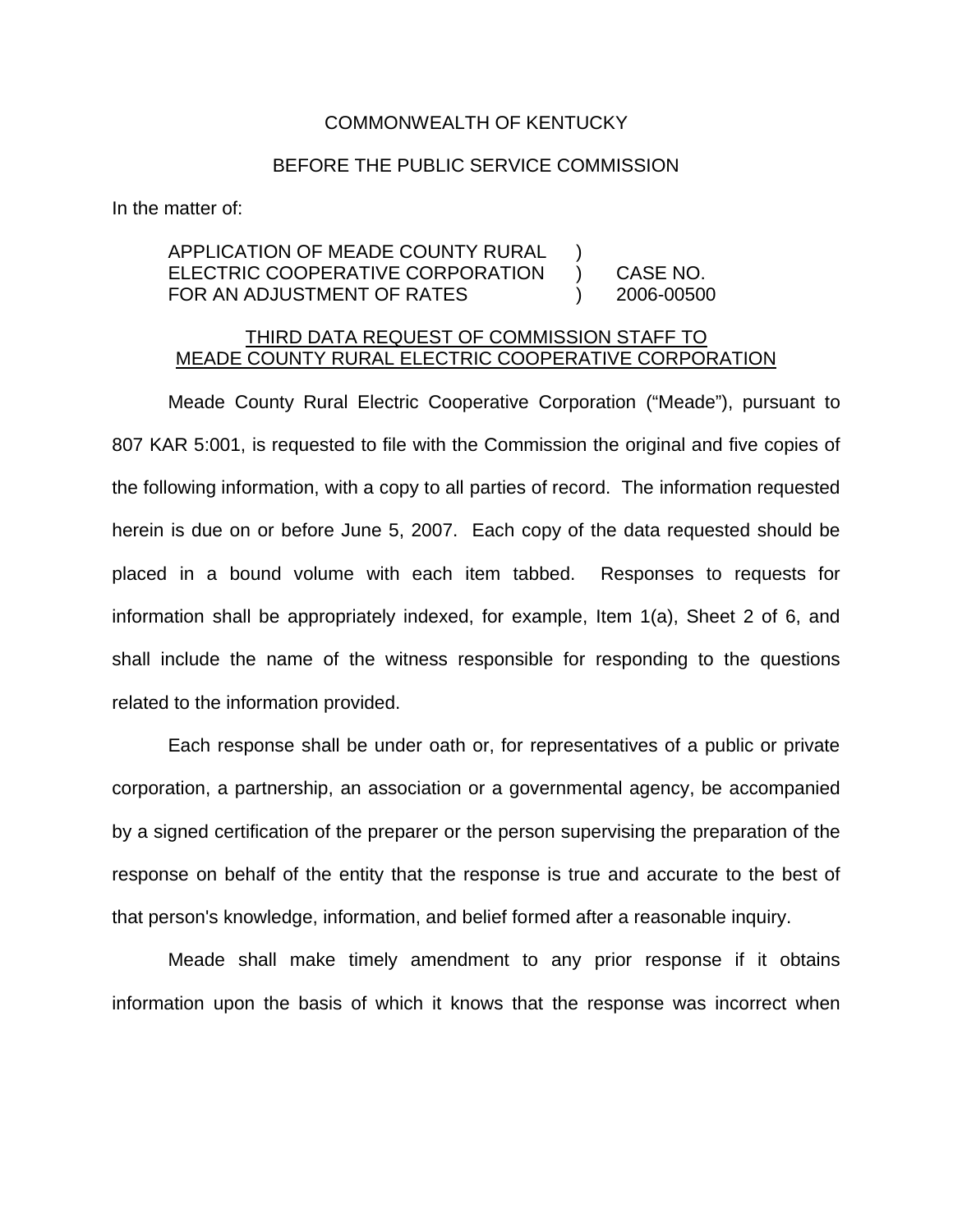made or, though correct when made, is now incorrect in any material respect. For any request to which Meade fails to furnish all or part of the requested information, Meade shall provide a written explanation of the specific grounds for its failure to furnish.

Careful attention shall be given to copied material to ensure its legibility. When the requested information has been previously provided in this proceeding in the requested format, reference may be made to the specific location of that information in responding to this request. When applicable, the requested information shall be provided for total company operations and jurisdictional operations, separately.

1. Refer to Exhibit 14 of the Application.

a. Does Meade's calculation of the pole attachment rate use the net cost of the poles or the gross cost?

b. Provide a detailed explanation of the derivation of the 27 percent reserve ratio on page 3 of 13.

c. Is the 27 percent reserve ratio supposed to represent the net to gross ratio?

2. Refer to the response to the Commission Staff's Second Data Request dated May 8, 2007 ("Staff's Second Request"), Item 6(b). Concerning the new branch office building in the Hardinsburg District:

a. Indicate when construction was started and completed on the new branch office building.

b. Provide the total cost of the new branch office building. Include a breakdown of the total cost between land, site preparation, the building, parking areas, and any other applicable cost category.

-2- Case No. 2006-00500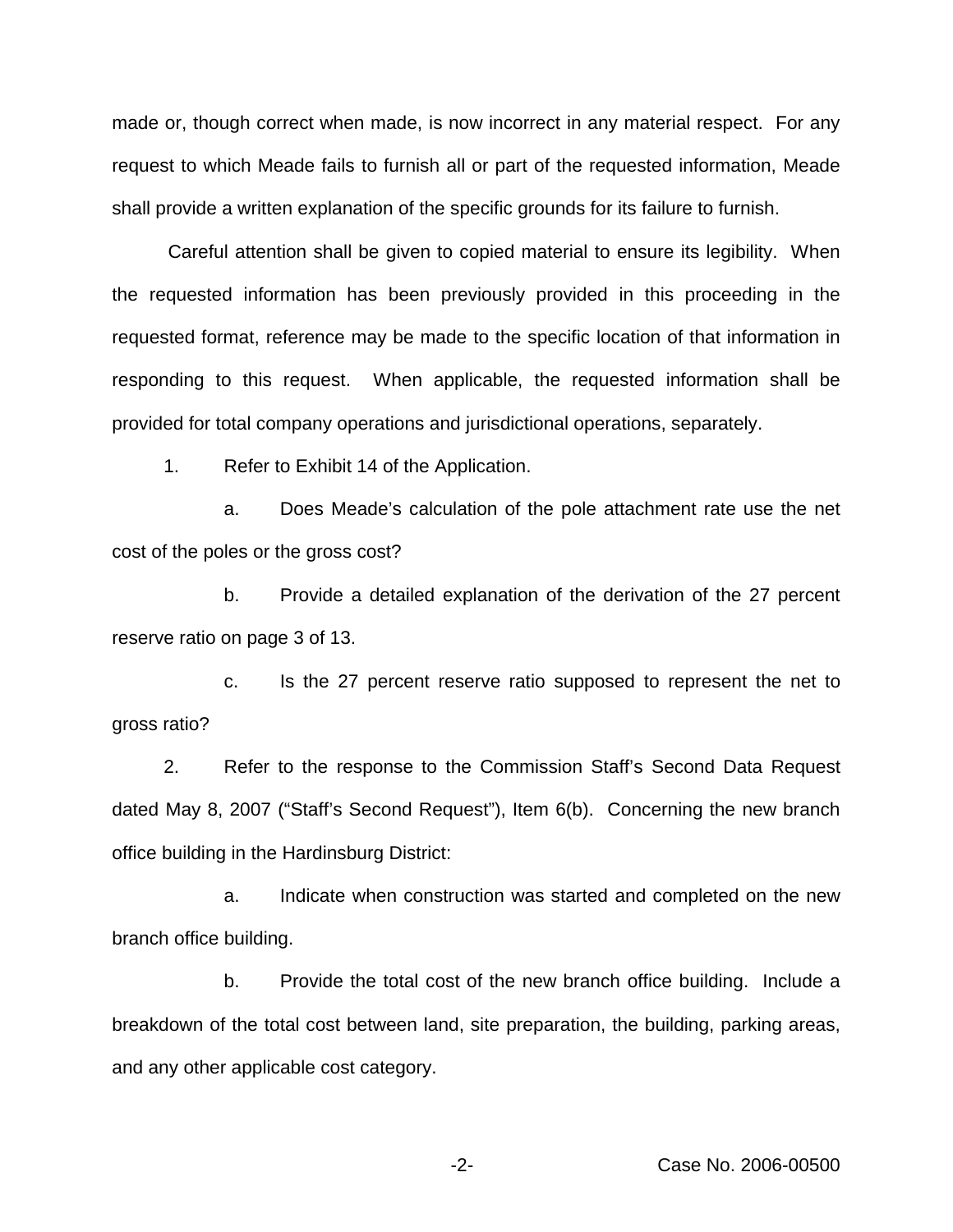c. Did Meade secure a Certificate of Public Convenience and Necessity ("CPCN") for the construction of the new branch office building?

(1) If yes, provide the case number where Meade was granted a CPCN.

(2) If no, explain in detail why Meade did not seek a CPCN for the new branch office building.

3. Refer to the response to the Staff's Second Request, Item 7(d). Meade's response references its response to the Attorney General's Initial Data Request, Item 7, which states, "A large part of the increase is due to additional employees time recorded in this account, along with benefits and transportation costs." Identify the reason(s) for the additional employee time charged to this account.

4. Refer to the response to the Staff's Second Request, Item 8(a). Provide a schedule showing the total performance bonuses, total sick leave paid, and the number of employees who received either payment for calendar years 2002 through 2006.

5. Refer to the response to the Staff's Second Request, Item 10.

a. For each loan shown in the response, indicate how long the fixed interest rate will be in effect. In addition, state when the next repricing period is for each loan.

b. Identify and explain the reason(s) why all of Meade's long-term debt currently has fixed interest rates.

6. Refer to the response to the Staff's Second Request, Item 15(g) and 15(h), pages 7 through 11 of 11. There are several references in the agendas to

-3- Case No. 2006-00500